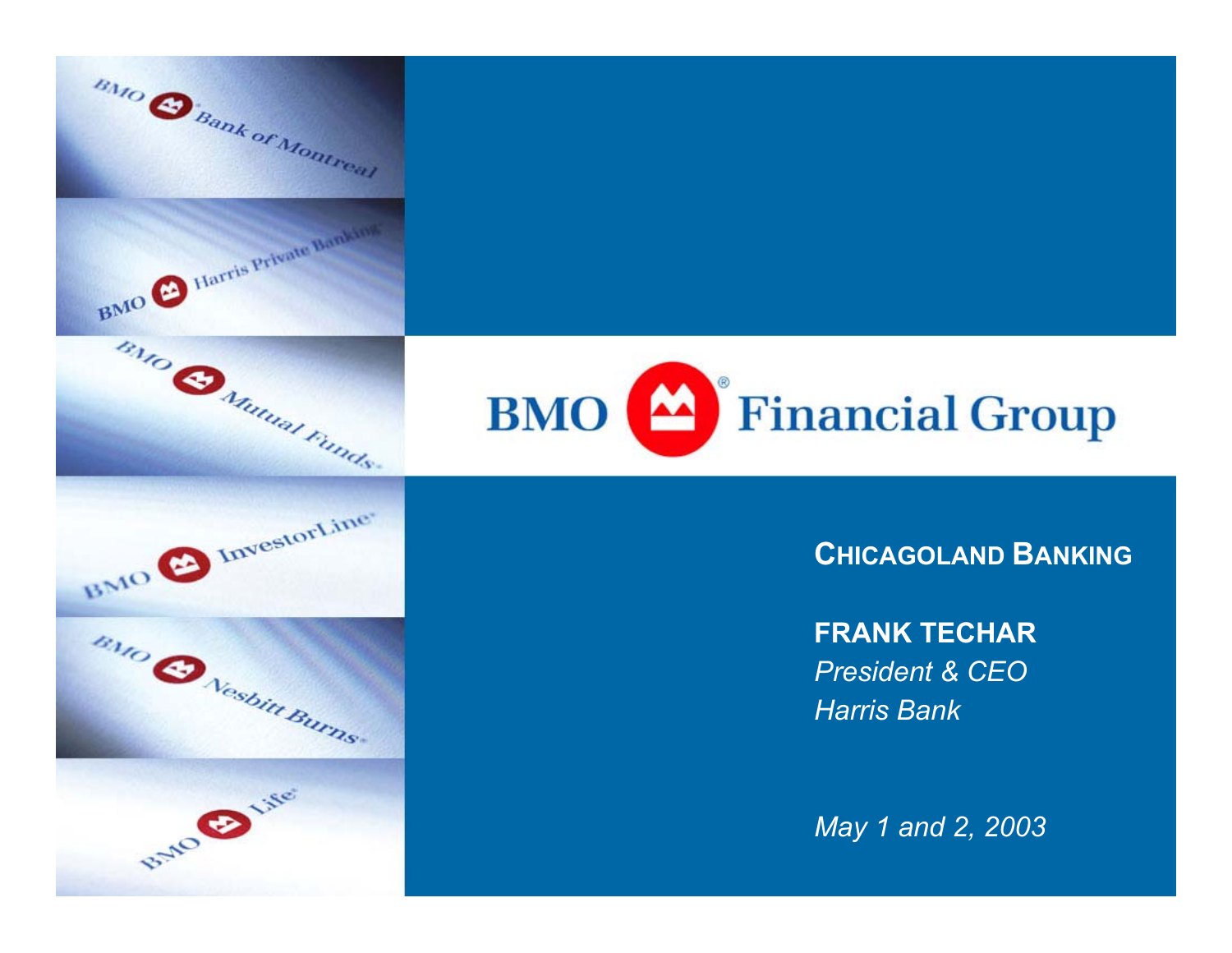#### **Harris Chicagoland Banking**



**Branch Distribution Network**

- 145 existing locations
- 7 opening in fiscal 2003
- 5 more locations already secured for 2004

### *The Goal* Is To Be The Best And Biggest Retail / Small Business Bank In Chicagoland

- Exploit successful community bank business model to sustain strong organic growth in core businesses
	- ¾ Deposit/investment services
	- ¾ Consumer lending
	- ¾ Business banking
- Achieve branch expansion in Chicagoland through acquisition and/or de novo branching, reaching 200 branches in the next three to five years
- • Expand beyond Chicagoland
	- ¾Consumer lending (indirect auto)
	- $\triangleright$  Strategic alliance opportunities
	- ¾ Acquisition in contiguous states and/or other high growth U.S. markets



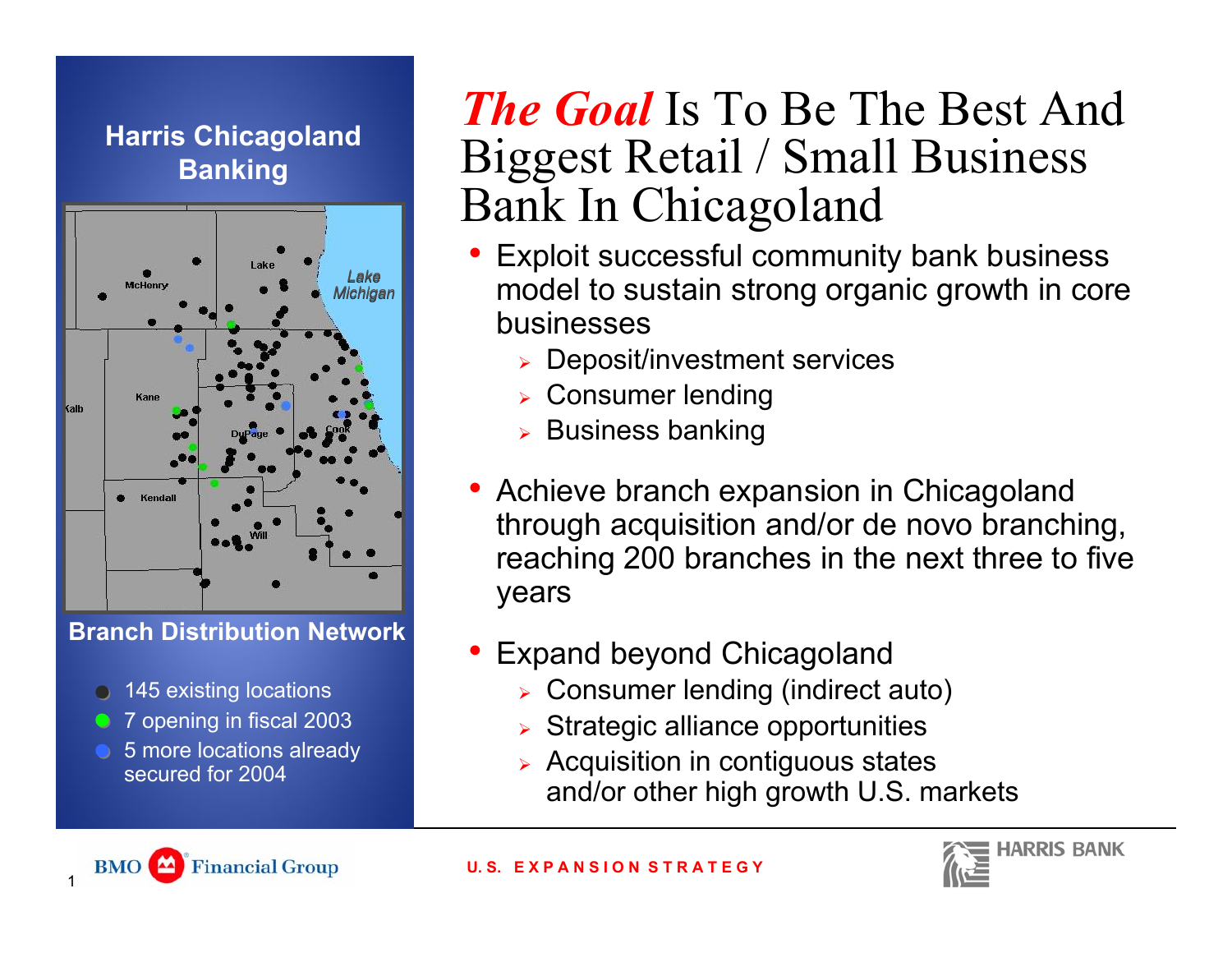

## *Opportunities* In Large, Fragmented, Underserved Market

- 3rd largest metropolitan market in U.S. --8 million people
- Greater Chicago has GDP of approximately 35% of Canadian GDP
- • Most fragmented market in U.S. -- with more than 250 banks
- Market "still up for grabs" -- top three banks combine for less than 30% market share of retail deposits\*
- Based on a formula which seeks to isolate retail and small business deposits by backing out corporate deposits from p u blished total FDIC deposit data as of June 2002.



2

#### **U. S. E X P A N S I O N S T R A T E G Y**

\*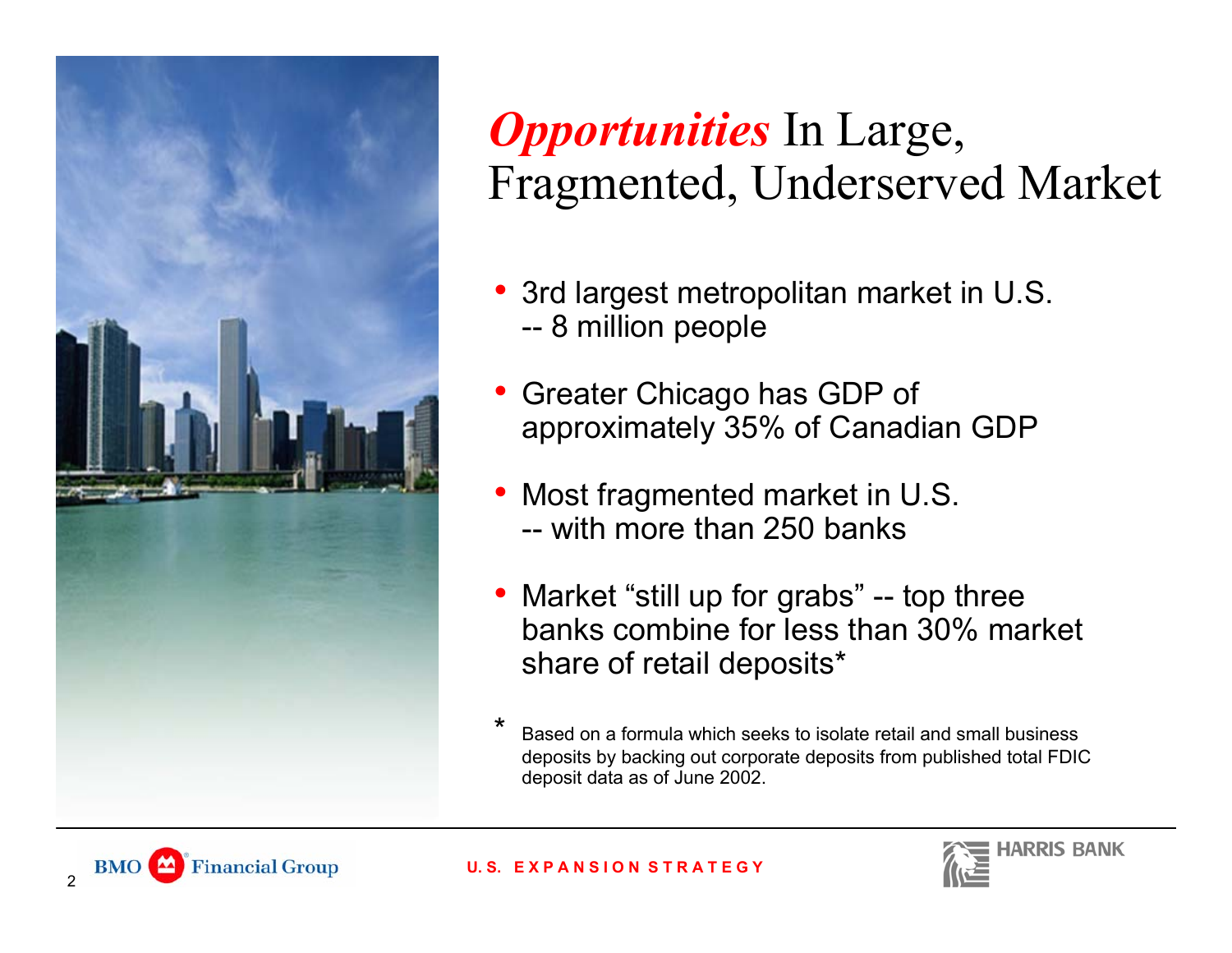#### *Market Challenges* Resulting From Market Structure And Competitive Landscape, Sustain Pressure On Pricing

#### *Market Challenges*

- • Large market entrants compete for market share with aggressive pricing and product offerings, unique distribution strategies, branch expansion plans and increased brand spend
- • Start-up and smaller banks seek to retain business and accept below market returns
- •Highly competitive bidding for core deposits



- Incremental pressure on already competitive deposit and loan pricing
- •Increasing pressure on client acquisition/retention
- •Higher cost of attractive properties

3

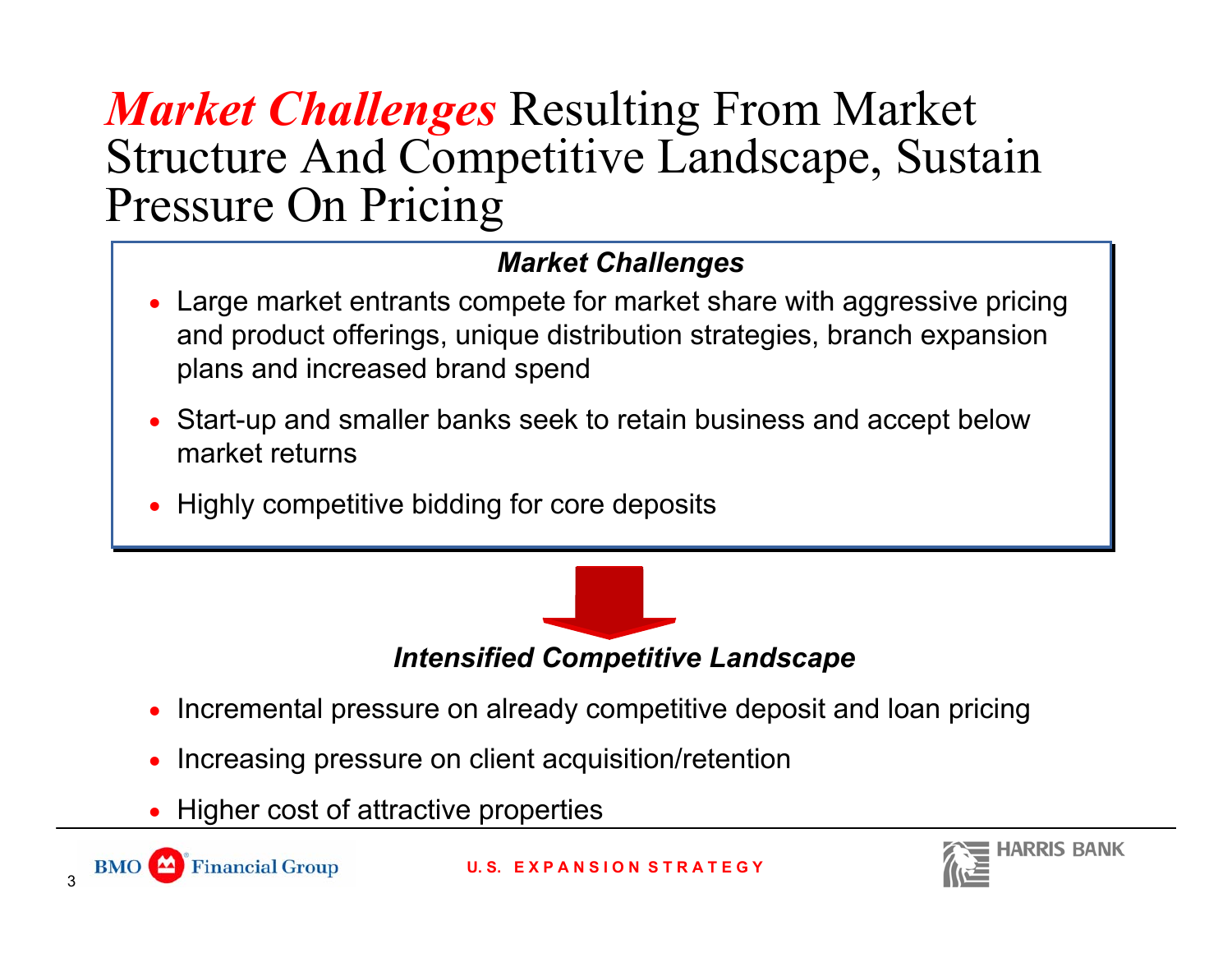## *Harris* Has A Defensible Position

New entrants to the market are expected to be formidable competitors. Continued progress and growth for Harris will result from:

- Premier existing physical locations in top communities that cannot be replicated at any price
- Established brand, leveraging our rich heritage in Chicago
- Strong relationships with over 1 million existing customers
- • Deep bonds with local communities/businesses and their leaders forged over many years
- BMO's strong capital base for future acquisitions



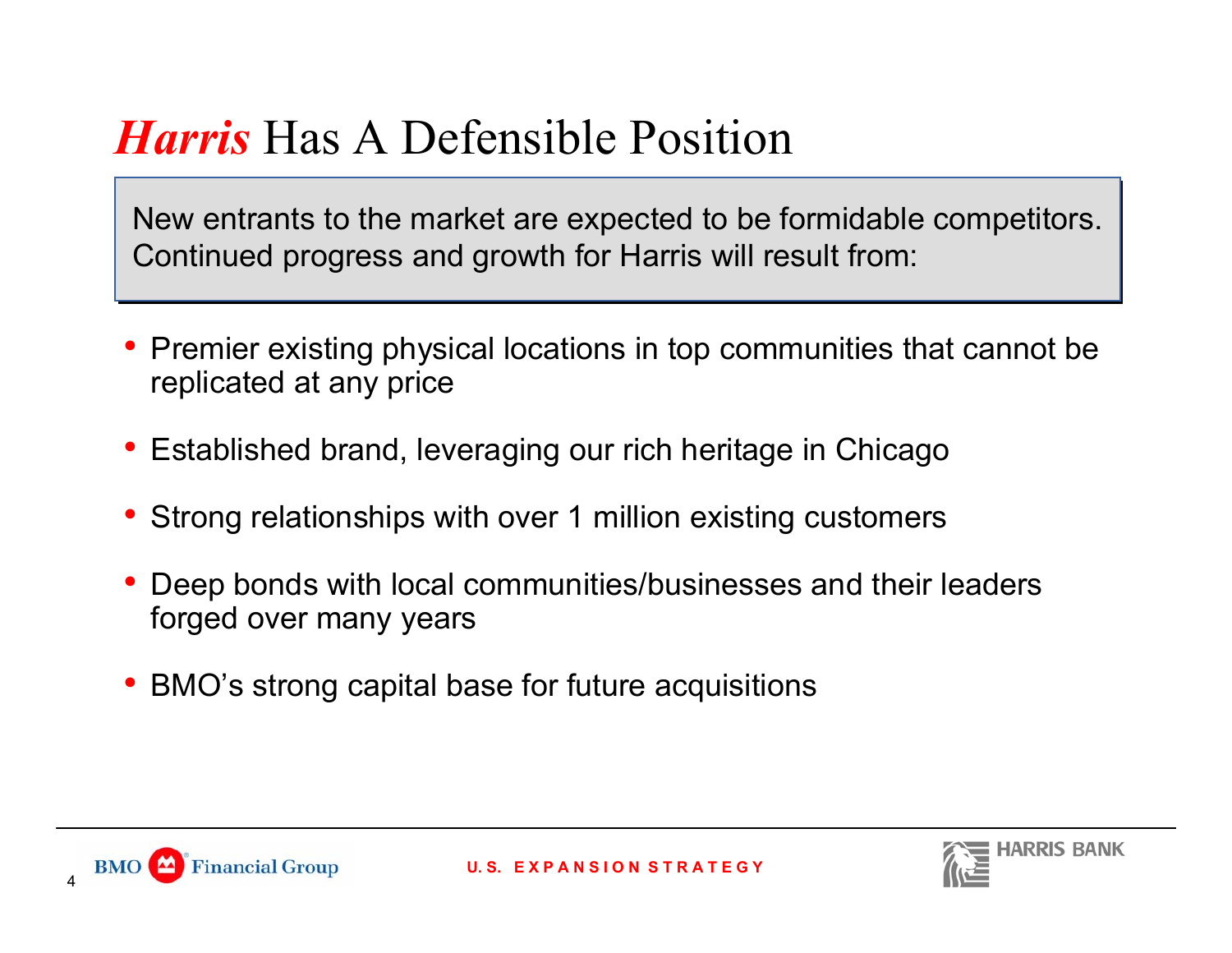# *Consumer* Lending

Strong growth and continued demand for consumer loans (Home Equity / Indirect Auto / Mortgage) has and will continue to drive financial improvements through higher loan to deposit ratio and higher overall loan yields.

- 1999-2002 added \$2.4 Billion in Consumer Loans, CAGR 20%
- Fiscal 2003 Growth Target of 26%
- •Indirect Auto Activity Now in 6 States, Good Yield/Low Loss
- Credit Performance (Excludes First Mortgage) Remains Very Solid losses and delinquencies at one-third of the peer average



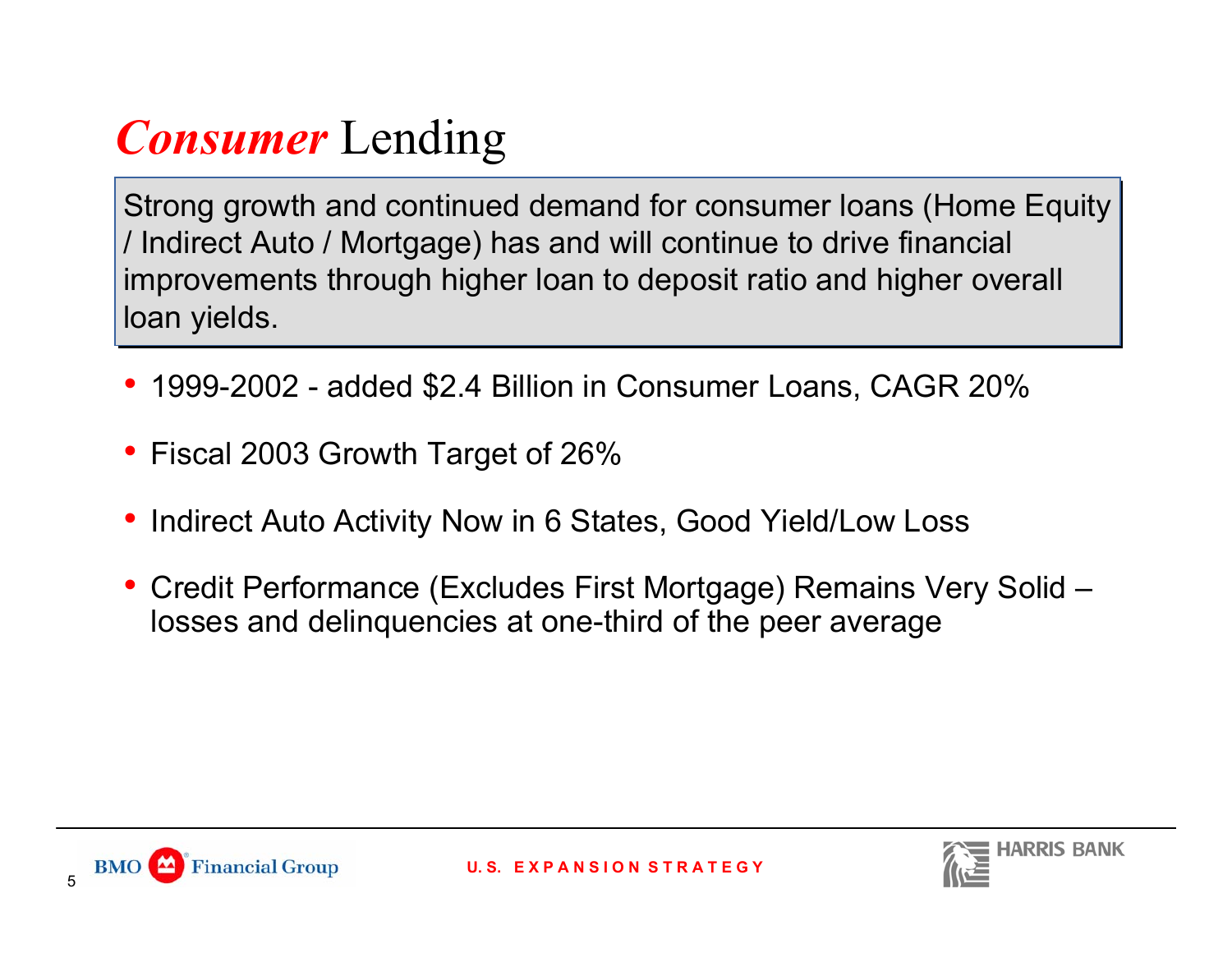## *Market Share* – Consumer Lending

- •Harris has strong share positions in key consumer credit products in Chicagoland.
- •Relative to historic levels, share position is stable or improving.
- •Harris is #1 and #2 in bank financed used and new auto loans, respectively.
- •Mortgage shares are dramatically influenced by low margin "broker"/wholesale business, which Harris does not pursue.





#### **U. S. E X P A N S I O N S T R A T E G Y**

**BMO** 

**Financial Group**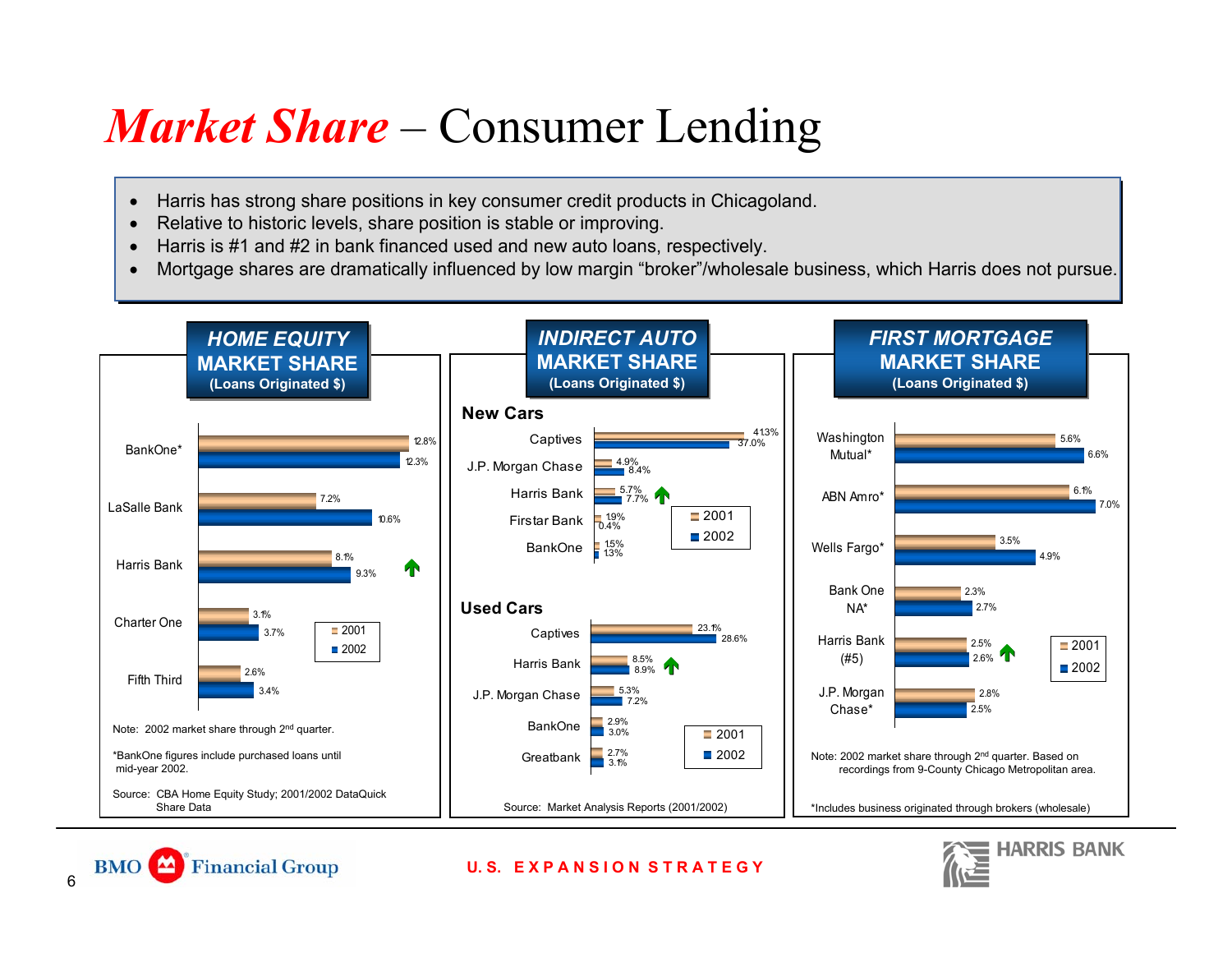

## *Strong U.S. Operating Leverage* Indirect Auto Lending

- Proven business model
- Only "A" paper (no leasing or floor plans)
- • Expanding business model through midwestern states
- 40% increase in loan balances in each of the last 2 years to US\$2.2 billion



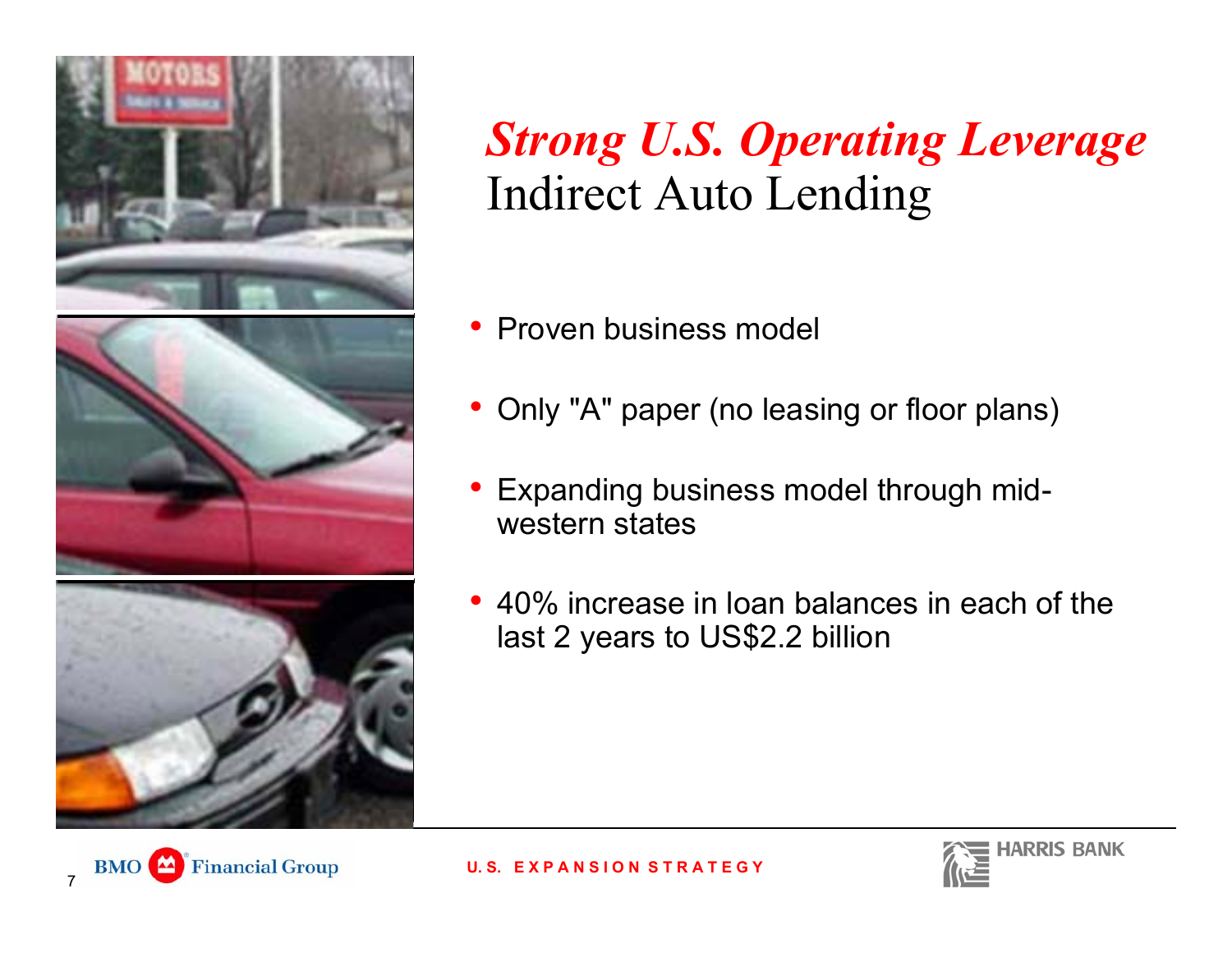# *Business* Banking

Strong momentum in a difficult economic environment combined with realized efficiencies position Harris well for more robust market conditions:

- • 1999-2002:
	- ¾ added \$700 million in business banking loans, CAGR 11%
	- ¾ added \$600 million in business banking deposits, CAGR 9%
- Strong brand awareness, sales discipline and distributed expertise resulted in market share and customer satisfaction gains
- Simplification and automation of internal processes enhanced customer service quality and responsiveness while improving productivity
- Solid underwriting standards and lending processes enable stable earnings growth



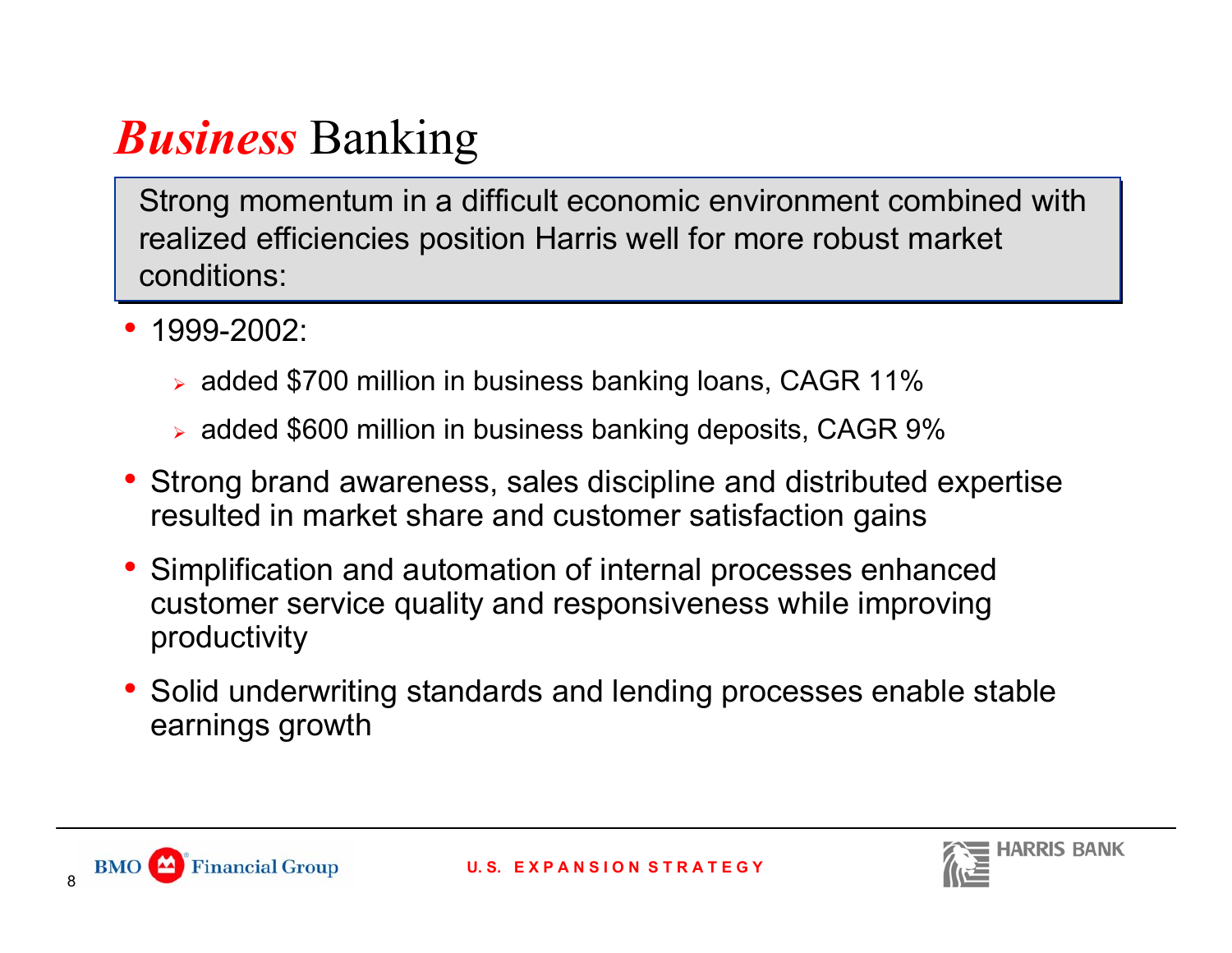## *Market Share* – Business Banking

• Harris has a strong #2 or #3 position in all three market segments and is closing the gap to the market leaders



**U. S. E X P A N S I O N S T R A T E G Y**

Source (All Charts): Market Focus, Evanston, IL, Harris primary research Market Share defined as share of companies "doing business with" identified banks

**Financial Group** 

9

**BMO**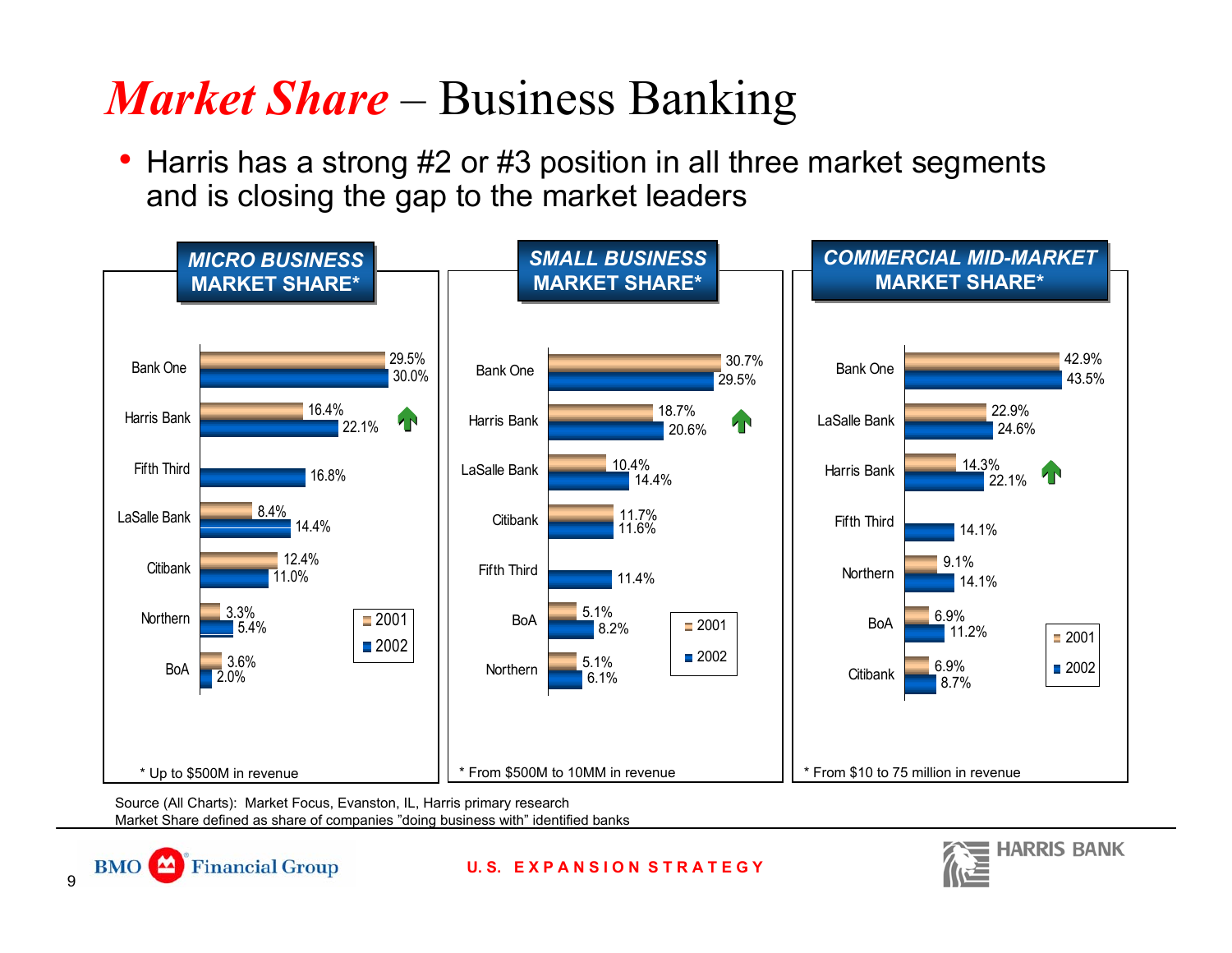

## *Strong U.S. Operating Leverage* Micro Business

- Revenue under US\$500,000 per annum
- Represent about 80% of all companies in **Chicagoland**
- 350,000 micro businesses within a three-mile radius of our existing branch network
- Rolled out new strategy to two-thirds of Chicagoland locations
	- ¾ Simplified new account opening process
	- ¾ Special training of branch staff
	- ¾ Attractive on-line banking offer
	- ¾ Dedicated call center sta ff



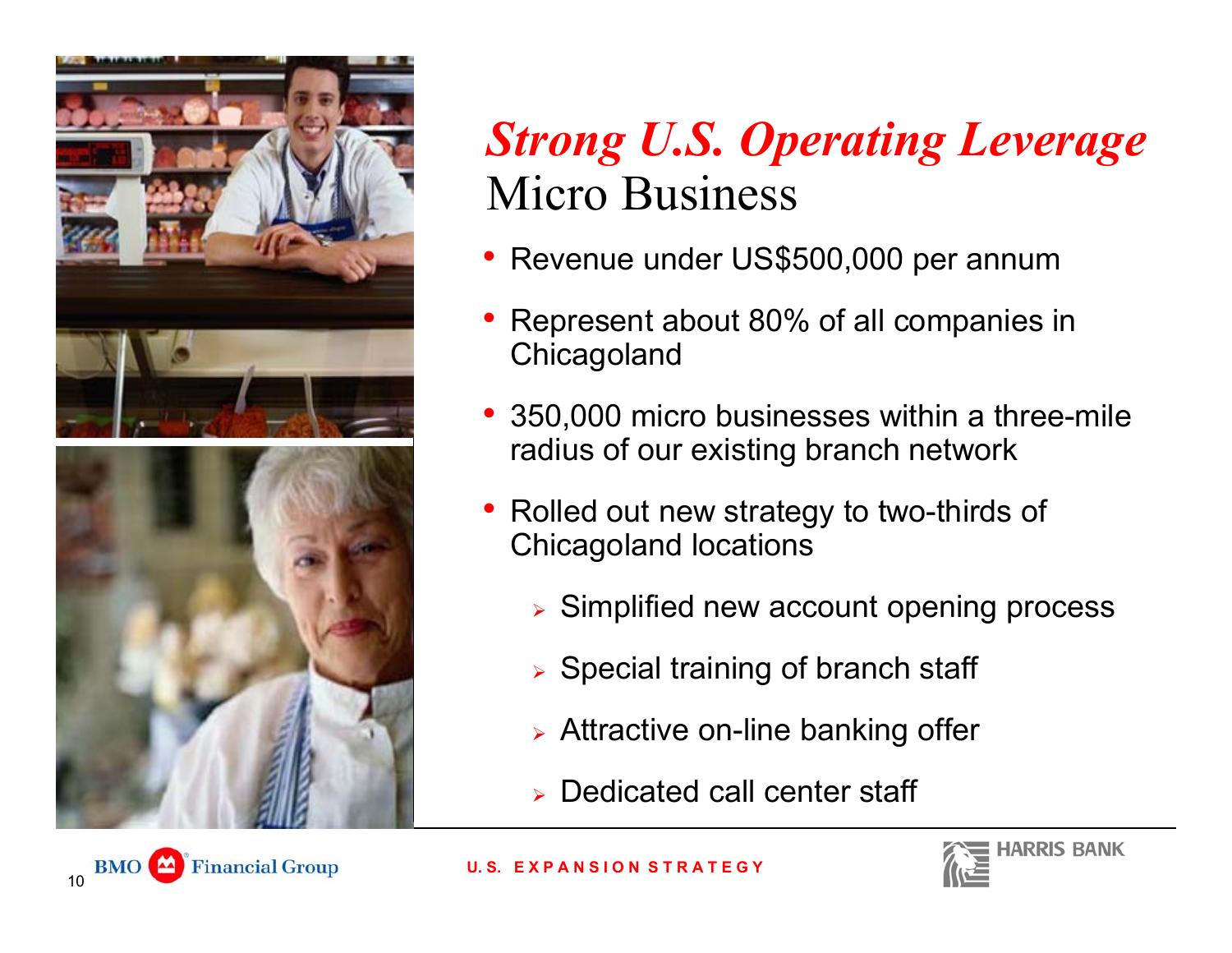

## *Valuable* Competitive Advantages Fuel Above-Market Growth

- Brand image and reputation
- • Well positioned branch distribution serving 1 in 5 Chicagoland households
- Community banking model and market leader over large competitors in client satisfaction
- • Retail/small business deposit funding base now U.S. \$13 billion -- with low 72% loanto-deposit ratio (Q1 2003) provides opportunity to be leveraged substantially
- Strong niche capability in indirect auto lending



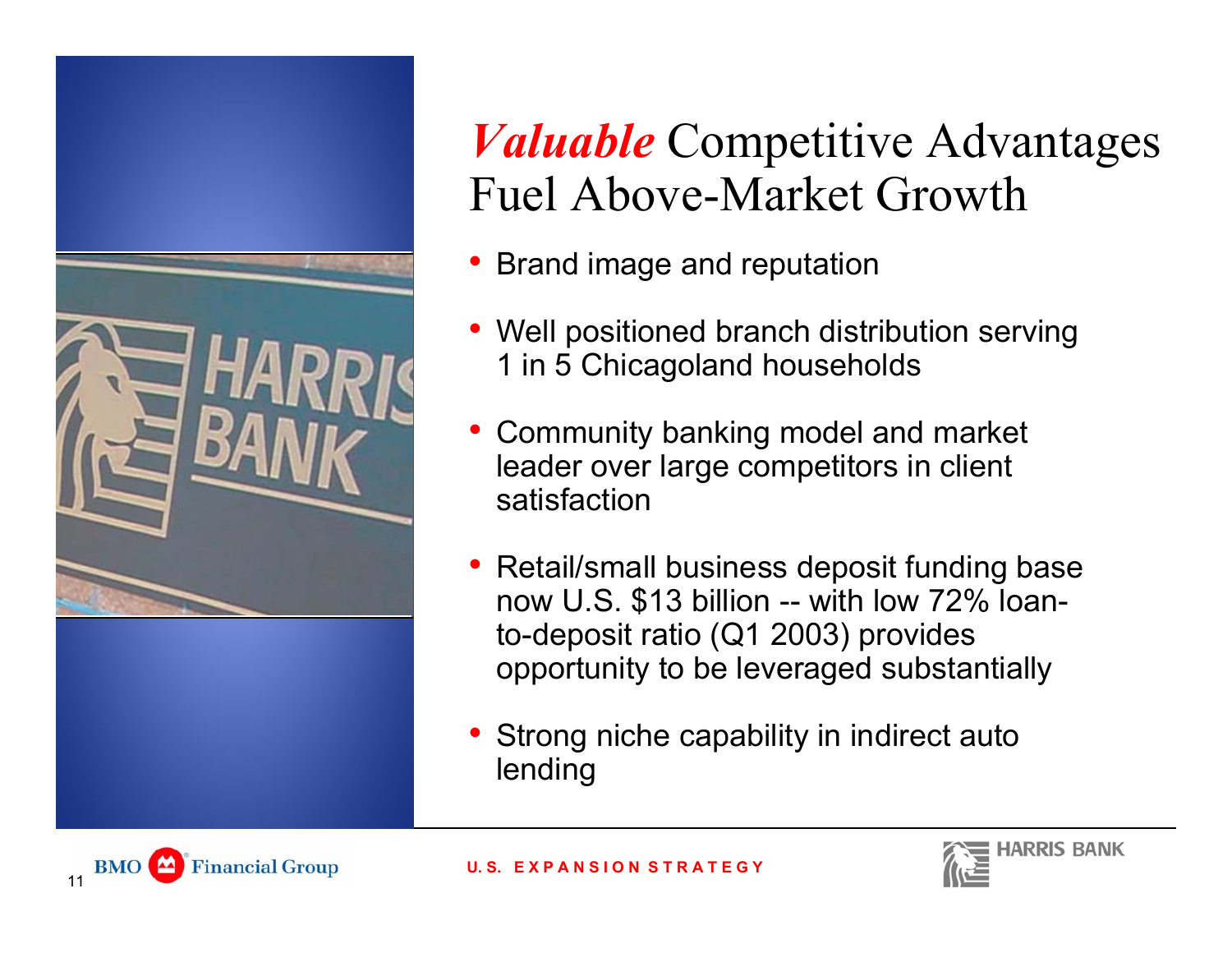# *Improving* Key Financial Performance Measures

- • Deposit Growth -- 5-6% organic growth per annum (exceeding past four year market average)
	- $\triangleright$  Expanding distribution
	- ¾ Consistency of pricing strategy
	- ¾Operating stability and service quality
	- $\triangleright$  Early to market with money market substitute
	- ¾ Continual improvements in sales culture
- Loan Growth -- approximately 15% (\$1 billion) organic growth per annum for the last two years and 27% in Q1 2003
	- ¾ More effective sales culture -- effected through training and sales management
	- $\triangleright$  Expanded sales force
	- $\triangleright$  Indirect auto growth, including expansion into new Midwest markets
- Business Banking -- 25% increase in households over the last 3 to 4 years, in a consolidating market
	- $\triangleright$  Community bank model
	- ¾Expanded distribution (locations and sales force)

12

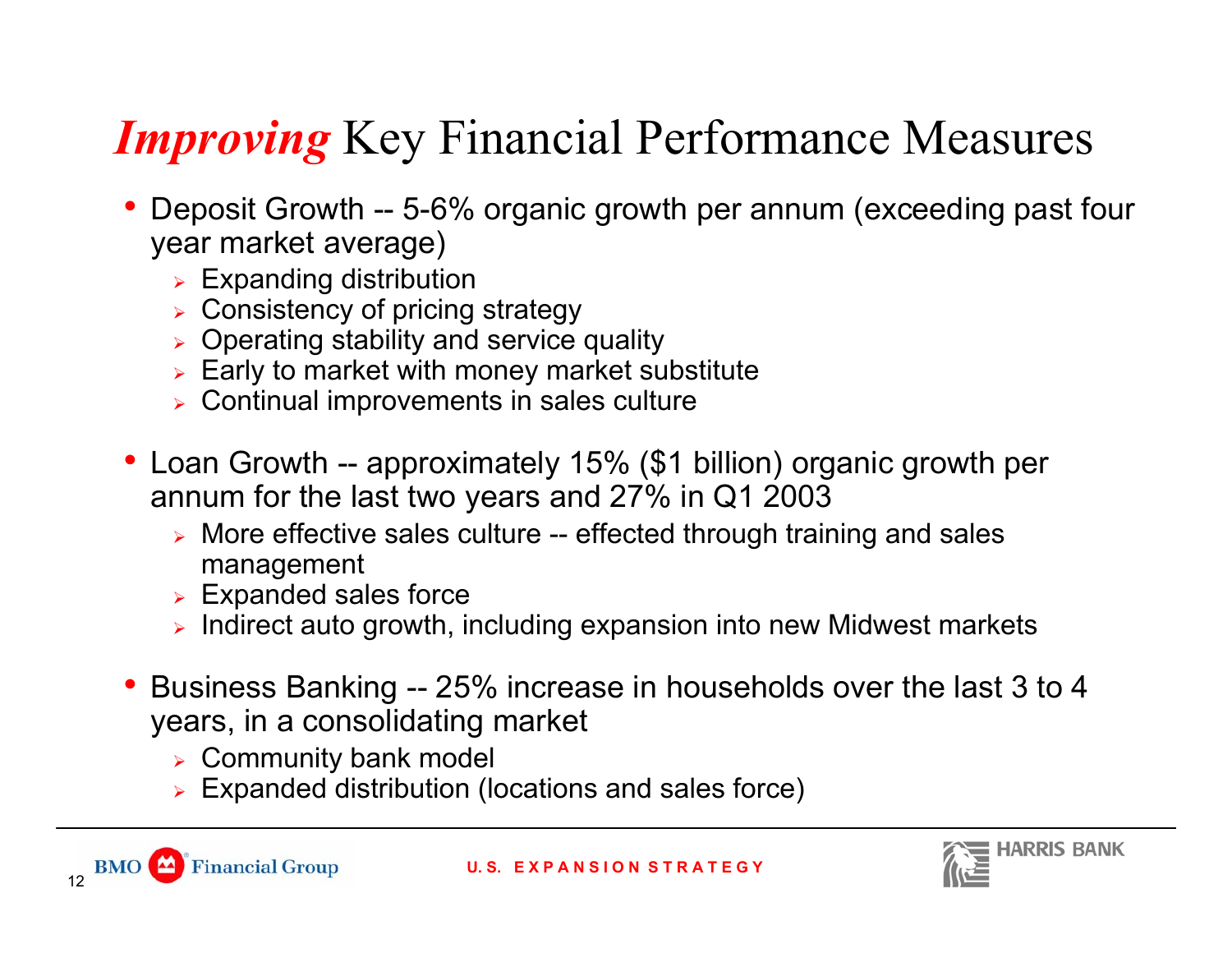#### **Loans (US\$B) Loans (US\$B)**



## *Strong Momentum* In U.S. Retail And Business Banking

| <b>Customers Very</b><br>Satisfied* | 2001 | 2002 |
|-------------------------------------|------|------|
| <b>Retail</b>                       |      |      |
| <b>Harris</b>                       | 59%  | 62%  |
| <b>Large Competitors</b>            | 46%  | 51%  |
| <b>Small Banks</b>                  | 65%  | 70%  |
| <b>Small Business</b>               |      |      |
| <b>Harris</b>                       | 62%  | 66%  |
| <b>Large Competitors</b>            | 46%  | 55%  |
| <b>Small Banks</b>                  | 63%  | 63%  |

- • Strong Harris brand reputation in **Chicagoland**
- • Adding 50 branches to well-entrenched, well-located distribution network

\* Source: Burke Annual Survey

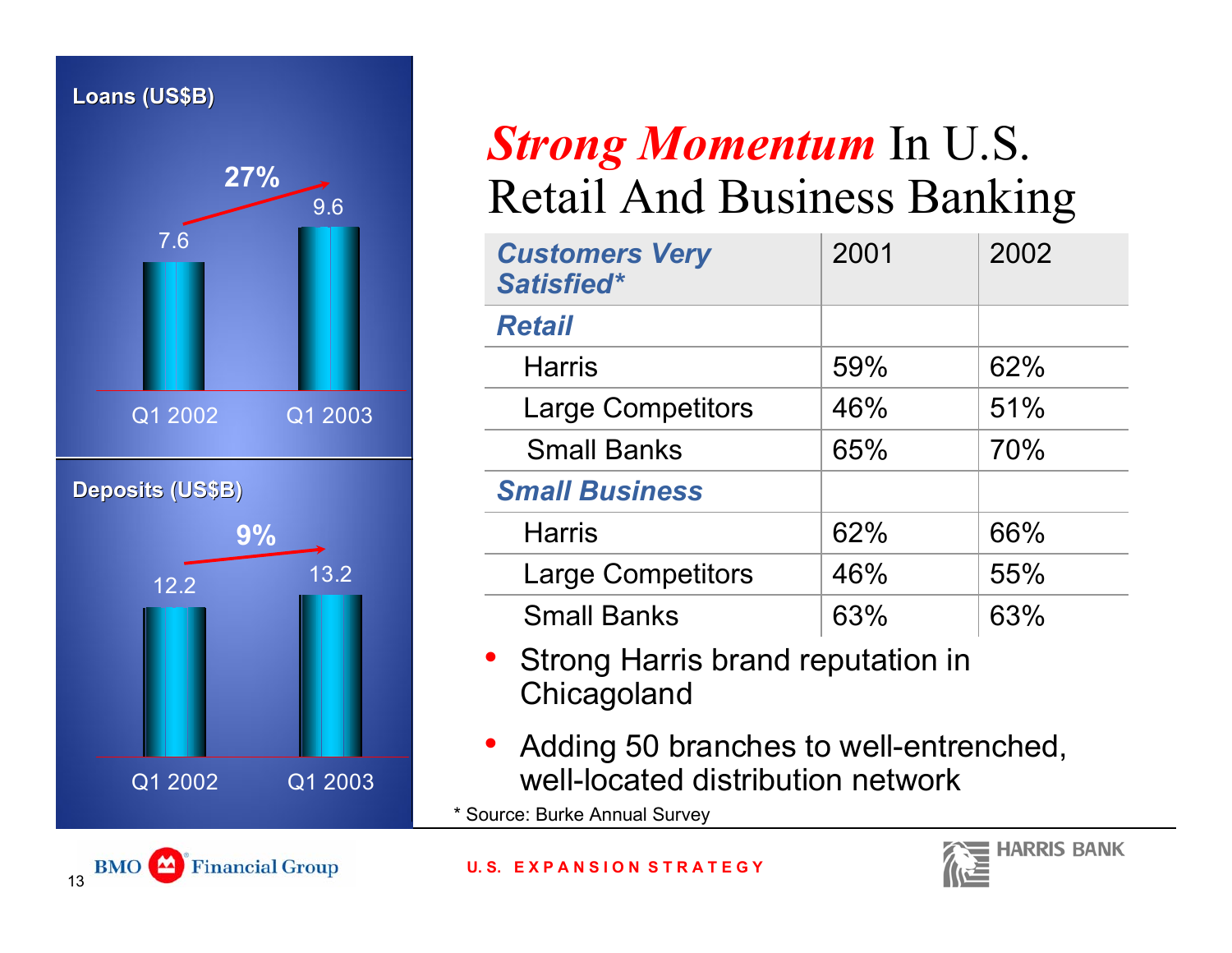

#### *Strong U.S. Operating Leverage* Sales Management

- Specific sales targets, measured monthly or quarterly, exist for all retail and business bankers
- • Client behaviors generate automated "triggers", resulting in timely and high impact client contact, generating higher sales productivity and customer retention
- Variable pay (based on sales) is 26% of overall personal banker compensation vs. an industry average of 15%

| 2001   | 2002   | Q1/03                              | Q2/03 |
|--------|--------|------------------------------------|-------|
| 23,908 | 25,563 | 6,405                              | 8,096 |
|        |        |                                    |       |
| 94%    | 95%    | 99%                                | 98%   |
|        |        | <b>Consumer Retention (Retail)</b> |       |

\* Number of loans originated by branch personnel

\*\* Number of new accounts

**U. S. E X P A N S I O N S T R A T E G Y**



**BMO**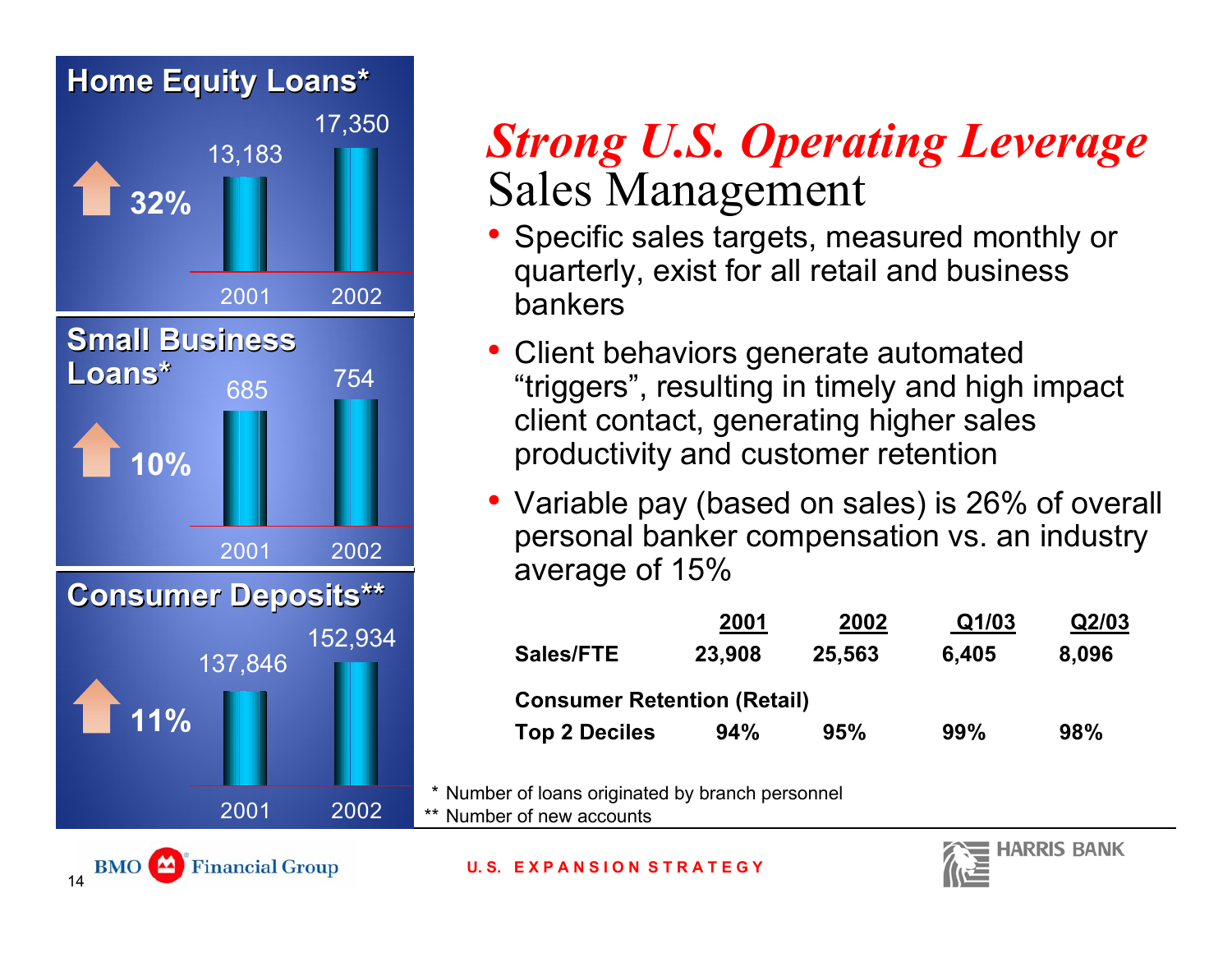# *Expanding Chicagoland Distribution*, Marketing, Process And Product Foundation

| <b>Fiscal 2003 Top Chicagoland Banking Priorities</b> |                                                                                                                                                                                          |  |
|-------------------------------------------------------|------------------------------------------------------------------------------------------------------------------------------------------------------------------------------------------|--|
| <b>Distribution</b>                                   | - Open 7 new branches, expected to break even within three years.<br>- Look for in-market acquisitions that expand market share and/or<br>provide enhanced distribution                  |  |
| <b>Marketing</b>                                      | - Increase marketing spend by 25% to:<br>- improve frequency and reach of brand and product promotion<br>campaigns<br>- further develop proactive, customer information driven marketing |  |
| <b>Business Processes</b>                             | - Migration to Single Deposit Platform to simplify customer<br>transaction processing<br>Improve credit adjudication and processing effectiveness and<br>efficiency                      |  |
| <b>Product Enhancements</b>                           | - Enhancing/filling in product and service capabilities to ensure a fully<br>competitive line up (micro-business, internet, small volume lockbox)                                        |  |



15

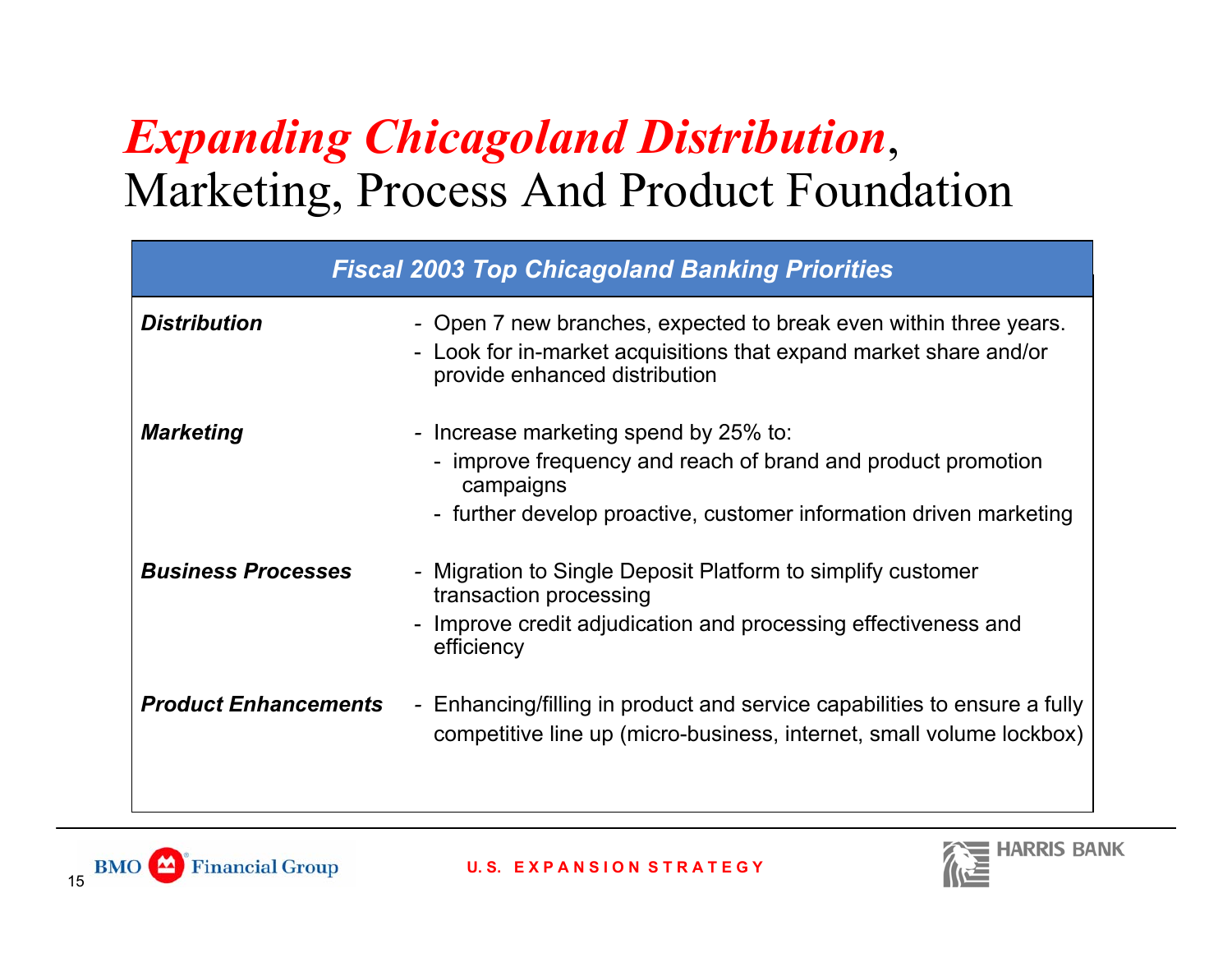## *Options Exist* for Leveraging our Infrastructure and Business Model



- Expand branch network within Chicago metropolitan area
- • Stepping out from Illinois to expand throughout Midwest
- • Expand into high-growth areas that may be more geographically removed
- Acquisitions must be a good strategic and cultural fit and meet two key investment objectives:
	- $>$  IRR of at least 15%  $\,$
	- ¾ Accretive to cash EPS within 2-3 years



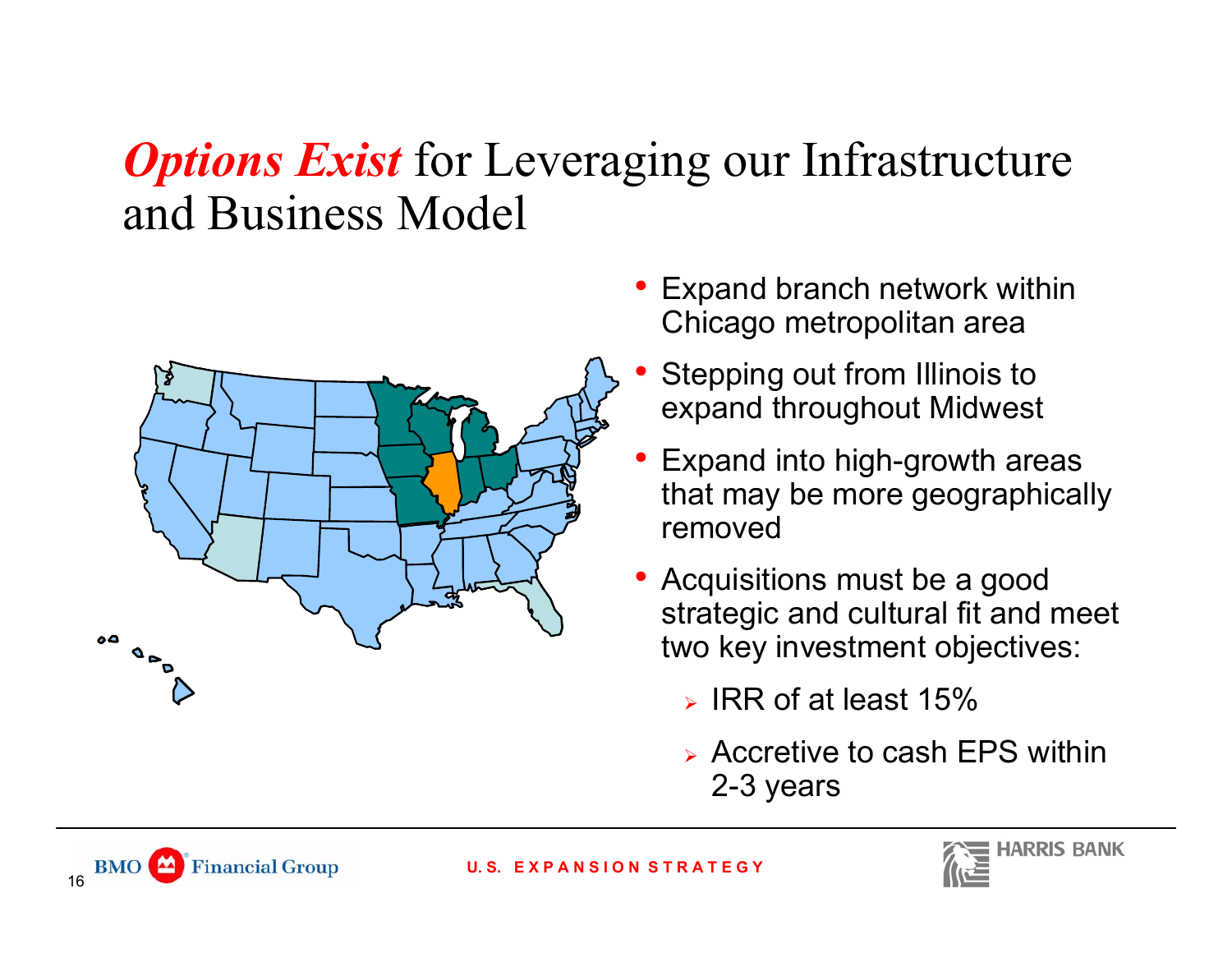# *Active Approach* to Acquisitions

#### **Acquisition Strategy**

- • Build relationships with, and aggressively pursue, key targets in Chicagoland and in priority markets throughout the Midwest in order to achieve:
	- $\triangleright$  A branch network that maximizes the growth and profit potential of the Chicago market
	- ¾ Extension of our personal, business and wealth franchises throughout the Midwest

#### **Acquisition Environment**

¾ Potential acquisition pool of 220 "independent" banks, most "not for sale"

#### *Chicago*

- ¾ Competitors have announced expansion plans totaling over 400 new branches – impossible without acquisitions
	- ¾ Consolidation has occurred, but fragmented markets with attractive demographics exist
- ¾ Targets can serve as springboards into adjacent markets where the demographics are stronger than the Midwest and we have, or are targeting, a Private Client presence *Midwest*

#### **Acquisition Approach**

- •Dedicated, experienced acquisition team
- $\bullet$  250+ targets assessed in last six months against defined criteria (e.g., distribution attractiveness, financial opportunity, management quality, business mix, culture)
- •Actively pursuing a number of targets (with market capitalization up to US\$1.5Bn)

17